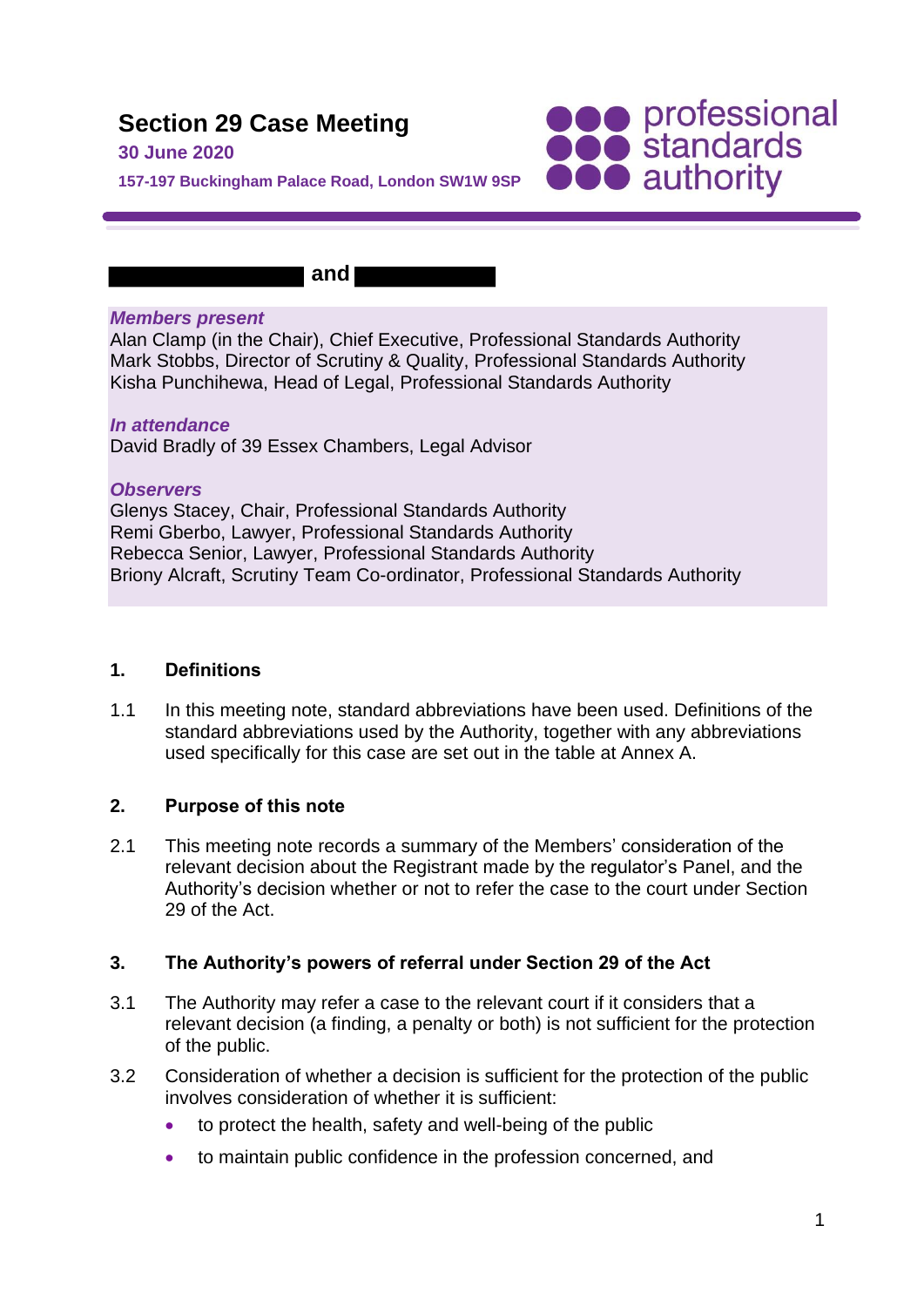- to maintain proper professional standards and conduct for Members of that profession.
- 3.3 This will also involve consideration of whether the Panel's decision was one that a disciplinary tribunal, having regard to the relevant facts and to the object of the disciplinary proceedings, could not reasonably have reached; or was otherwise manifestly inappropriate having regard to the safety of the public and the reputation of the profession (applying *Ruscillo*<sup>1</sup> ).

## **4. Conflicts of interest**

4.1 The Members did not have any conflicts of interest.

#### **5. Jurisdiction**

5.1 The Legal Advisor confirmed that the Authority had jurisdiction to consider the case under Section 29 of the Act. Any referral in this case would be to the High Court of Justice of England and Wales and the statutory time limit for an appeal would expire on 17 July 2020.

#### **6. The relevant decision**

- 6.1 The relevant decision is the Determination of the Panel following a hearing which concluded on **b**
- 6.2 The Panel's Determinations which include the charges and findings are set out at Annex B.

#### **7. Documents before the meeting**

- 7.1 The following documents were available to the Members:
	- Determinations of the Panel dated
	- NMC joint meeting bundle
	- NMC Case Examiner's Bundle
	- The Authority's Detailed Case Review
	- Counsel's Note dated 30 June 2020
	- The NMC's Sanctions guidance January 2020
	- The Authority's Section 29 Case Meeting Manual
- 7.2 The Members and the Legal Advisor were provided with a copy of a response from the NMC to the Authority's Notification of s29 Meeting.

<sup>&</sup>lt;sup>1</sup> CRHP v Ruscillo [2004] EWCA Civ 1356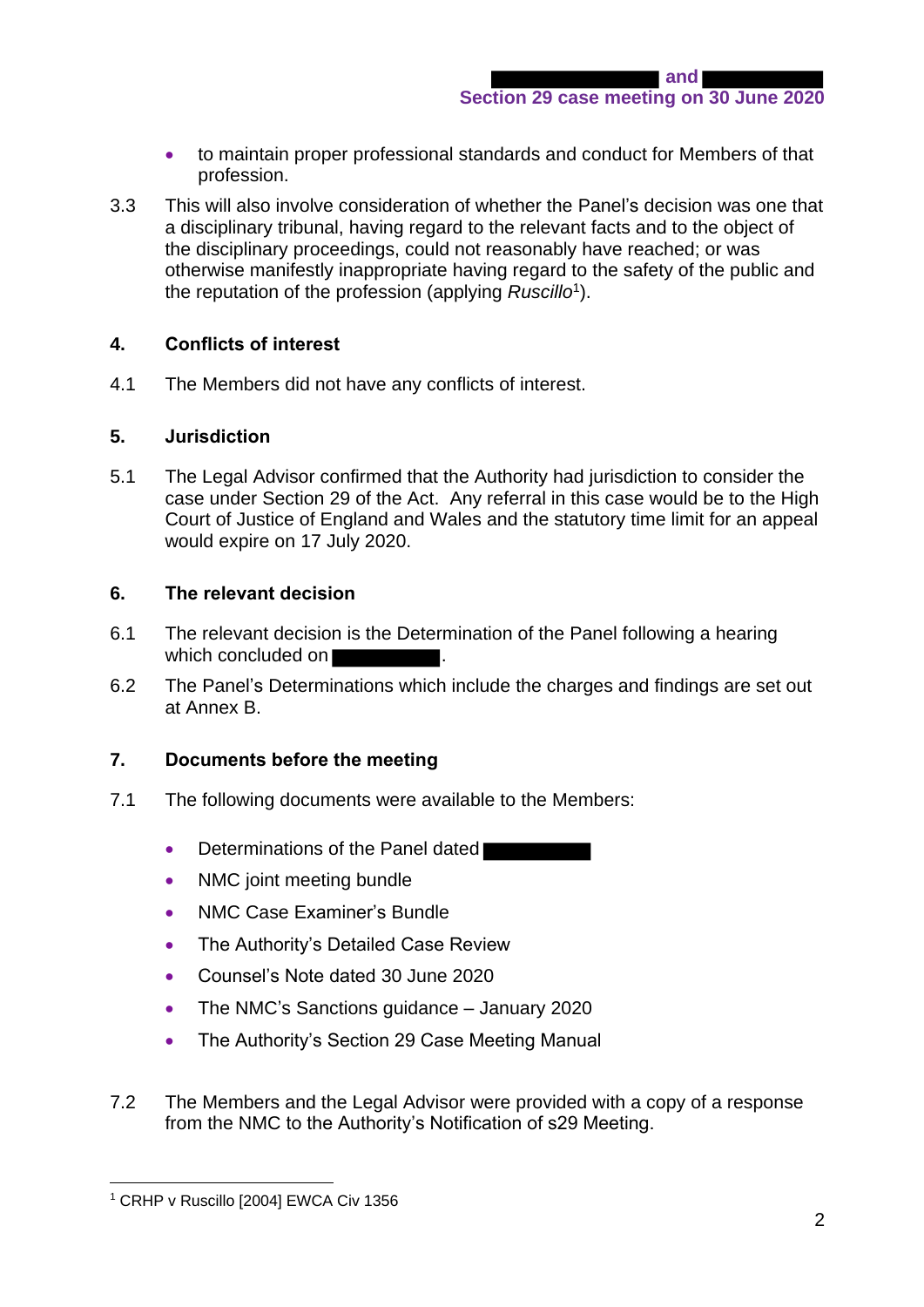#### **8. Background**

- 8.1 The registrants were both employed by the I in a ward at **Formar and in-patient care of patients with early** onset dementia, **as a Staff Nurse and Deputy Ward Manager and** as a Staff Nurse. The misconduct alleged and found against them involved their failures in the care of Patient A, a vulnerable and dependent patient who suffered a seizure and a fall, and later a further fall from his bed, on the morning of  $\blacksquare$ subdural haemorrhage as a consequence of a traumatic brain injury.
- 8.2 Patient A had been placed in his bed and left there without being the subject of neurological observations or receiving food or water (he was a diabetic). His deteriorating condition was only detected and the emergency services called later that evening. **He same is a large state of the fall and** had been on duty at the time of the fall and remained on duty for some of the day; took over the responsibility for Patient A when he came on shift later that day.
- 8.3 Both registrants were dismissed from their employment for gross misconduct and referred to the NMC after an inquiry into the events leading up to Patient A's death conducted by the Health Board during the course of  $\blacksquare$ . Both registrants were made the subject of interim orders (first conditions of practice and later suspension) in the period between the referral and the Fitness to Practise Panel meeting.
- 8.4 A criminal investigation was subsequently initiated and both Registrants were charged with wilful neglect contrary to Section 20(1) of the Criminal Justice and Courts Act of 2015. At Crown Court on **Crown Court on** both Registrants were found not guilty of willful neglect, the deliberate element of the offence not being supported by evidence.
- 8.5 **Faced allegations that her fitness to practise was impaired by reason** of misconduct in that she, in summary, directed an unqualified assistant to conduct neurological observations every four hours (rather than every 30 minutes for the first two hours), to leave Patient A to sleep over lunch and to elevate his legs when his blood pressure was said to be outside the normal range; failed to escalate the situation to a doctor when Patient A failed to react to the neurological observations she herself carried out, when he fell out of bed, when his blood pressure fell or when he dry retched; failed to commence timely neurological observations when Patient A fell; did not ask for Patient A to be reviewed by a doctor; failed to make the necessary records of events (did not record Patient A's seizure, fall or the graze he sustained to the back of his head in the fall or a body map of the injuries he had sustained); and did not conduct an adequate handover (reporting that Patient A was still sleeping but had not problems and not reporting that he had dry retched or his low blood pressure reading).
- 8.6 **Faced allegations that his fitness to practise was impaired by reason** of misconduct in that he failed to conduct timely neurological observations of Patient A having been told on handover that Patient A had fallen and suffered an injury to his head; did not escalate Patient A's condition when Patient A was sleeping for prolonged periods after a fall; did not direct observations of Patient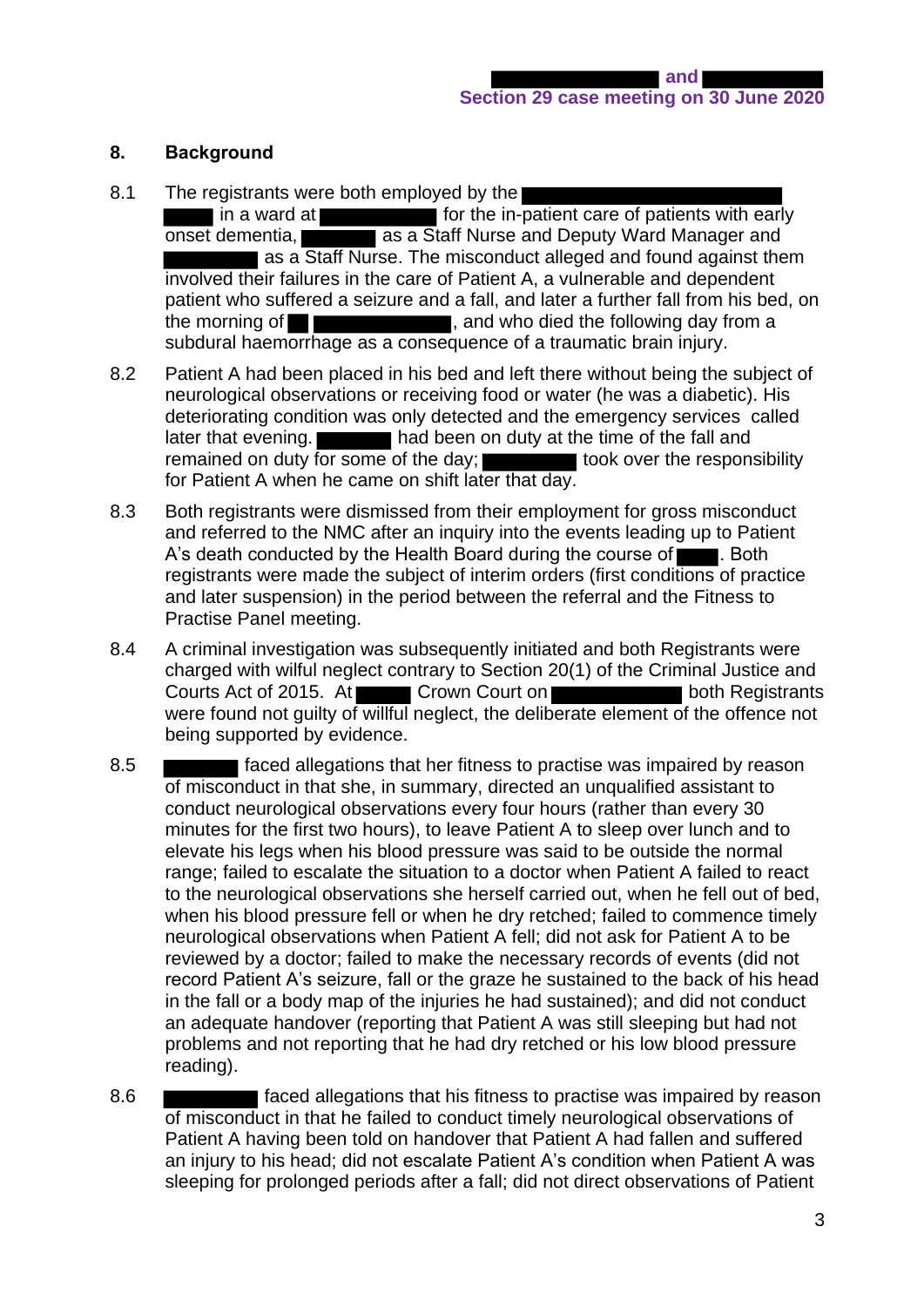A; and when asked if Patient A should be woken for dinner directed that Patient A be left sleeping.

8.7 While both registrants had made admissions to the particulars ( majority of them; all of them) in case management forms, neither registrant attended the hearing and neither provided any evidence for the Panel to consider. The Panel found that the facts proved (all bar one in case; all in **Figure 3. 2008** 's case) were such as to amount to misconduct and that their fitness to practise is impaired on both public protection and wider public interest grounds. The Panel imposed suspensions for 9 months in the case of and 3 months in the case of  $\blacksquare$ , with reviews being ordered in each case.

# **9. Applying Section 29 of the 2002 Act**

- 9.1 The Members considered all the documents before them and received legal advice.
- 9.2 The Members discussed the following concerns about the decision.

# *Under prosecution*

- 9.3 The Members discussed their concerns regarding the evidence which the NMC had in its possession but failed to put before the Panel. They noted that relevant documents were considered by the NMC case examiners during the investigation – namely an expert report by a  $\blacksquare$  which had been prepared for the purposes of the criminal trial and which provided a detailed analysis of the degree of neglect which occurred in the care provided to Patient A by both Registrants. The Members noted that, in addition, the Senior Coroner's Regulation 28 Report was not before the Panel.
- 9.4 The Members took into account the NMC response to the Authorities' queries, which set out that as it was not alleging causation, contribution or loss of chance, it was unnecessary for it to rely on  $\blacksquare$  is report, which it believed to touch on concepts that have no analogy in regulatory proceedings. The Members, in contrast, considered that the report contained extremely relevant observations about what was appropriate care for a vulnerable patient with diabetes, and highlighted the gravity of the mistakes made by the registrants, the lack of basic nursing care provided to Patient A, and viewing their actions as 'grotesque'. The Members considered that this was certainly relevant to the assessment of the seriousness of the failings of both registrants, an important aspect which the Members considered was lacking in the Panel's determination.
- 9.5 The Members considered **The State of the State of The Members considered The State of the State of the State of the State of Theorem 3.5 The Members considered The State of the State of the State of the State of the St** witness statement of **EXECUTE:** (a senior nurse with relevant expertise and knowledge of local practice), on which the NMC instead relied and considered was better placed to assist the Panel. The Members however did not consider to be an appropriate expert, but a witness of fact who

<sup>2</sup> of Psychiatric Nursing at the Institute of Psychiatry, Psychology and Neuroscience, Kings College, University of London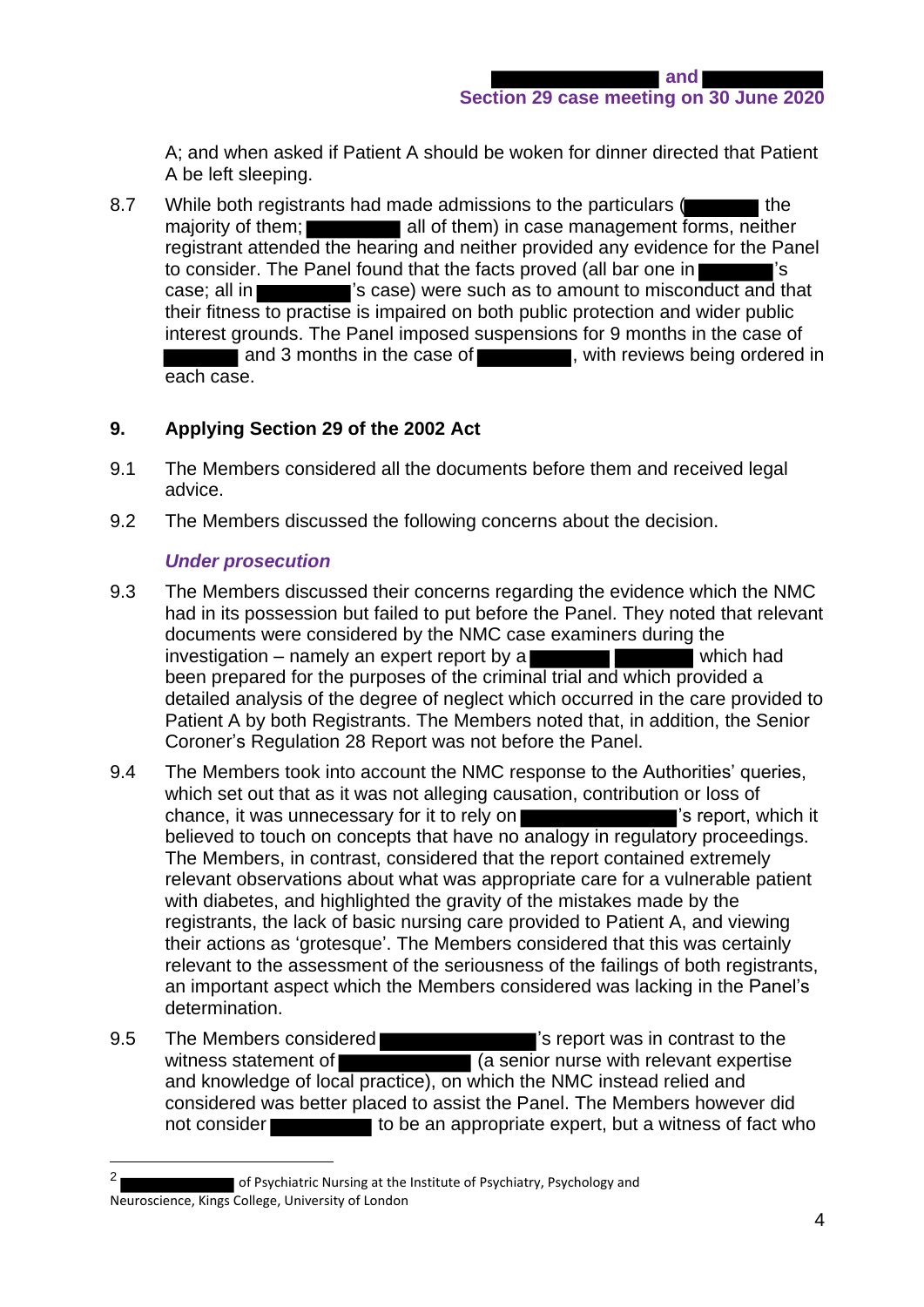was unable to give the balanced, in-depth view that an expert can give. They considered that his statement failed to provide an opinion on the extent the registrants had departed from the expected standards of conduct and that although his views seemed to coincide with the expert in places, some statements were generalised, and failed to address the issues regarding the training the nurses would have received as mental health nurses.

- 9.6 The Members therefore concluded that **The Statement was not an**  $\overline{\phantom{a}}$  is statement was not an appropriate replacement for the report of **EXACTER 1999**. They disagreed with NMC's view that was better placed to assist the Panel and with its view on when it might choose to obtain expert evidence, as the Members considered an independent opinion to be crucial for the Panel's consideration. It also considered that the NMC could have requested that 's report be reformulated for the purposes of the regulatory proceedings.
- 9.7 The Members therefore concluded that there had been a serious procedural error on the NMC's part in not including the expert report in evidence to the Panel. In terms of the failure to produce the coroner's report, the Members conceded that this highlighted concerns about the conduct of the nurses but its conclusions were not admissible as evidence before the panel.

## *Undercharging*

- 9.8 The Members discussed whether the allegations sufficiently encompassed the extent of the registrants' failings throughout the day in question, particularly in relation to **. They noted that there was no specific allegation about** whether Patient A's death could have been prevented if prompt action had been taken. The Members took into consideration the NMC's response which stated that its policy principles and guidance make clear that it will only investigate whether a clinical failing caused or contributed to death or serious harm where there is evidence that the registrant '*was aware that something they were about to do could put the safety and wellbeing of others at risk, was aware that it was unreasonable to take the risk and chose to take the risk'*. The NMC did not consider there was evidence in these cases to suggest either nurse took such a risk.
- 9.9 The Members considered the expert's assessment of the degree and severity of the failings, which specifically made reference to the NMC Code, but noted that there was no evidence before them that was capable of supporting an allegation that the failings represented the loss of an opportunity to prevent the death of Patient A.. They also considered that the allegations against should have identified that she knew or ought to have known that Patient A may have suffered a head injury as a result of his seizure and fall, and that in the NMC failing to ensure the allegations against captured the nature and full extent and seriousness of her misconduct, the Panel were denied the opportunity to comprehensively assess this. The Members considered that in the absence of such allegations, these factors could have been considered as aggravating features which ought to have been considered carefully at sanction stage.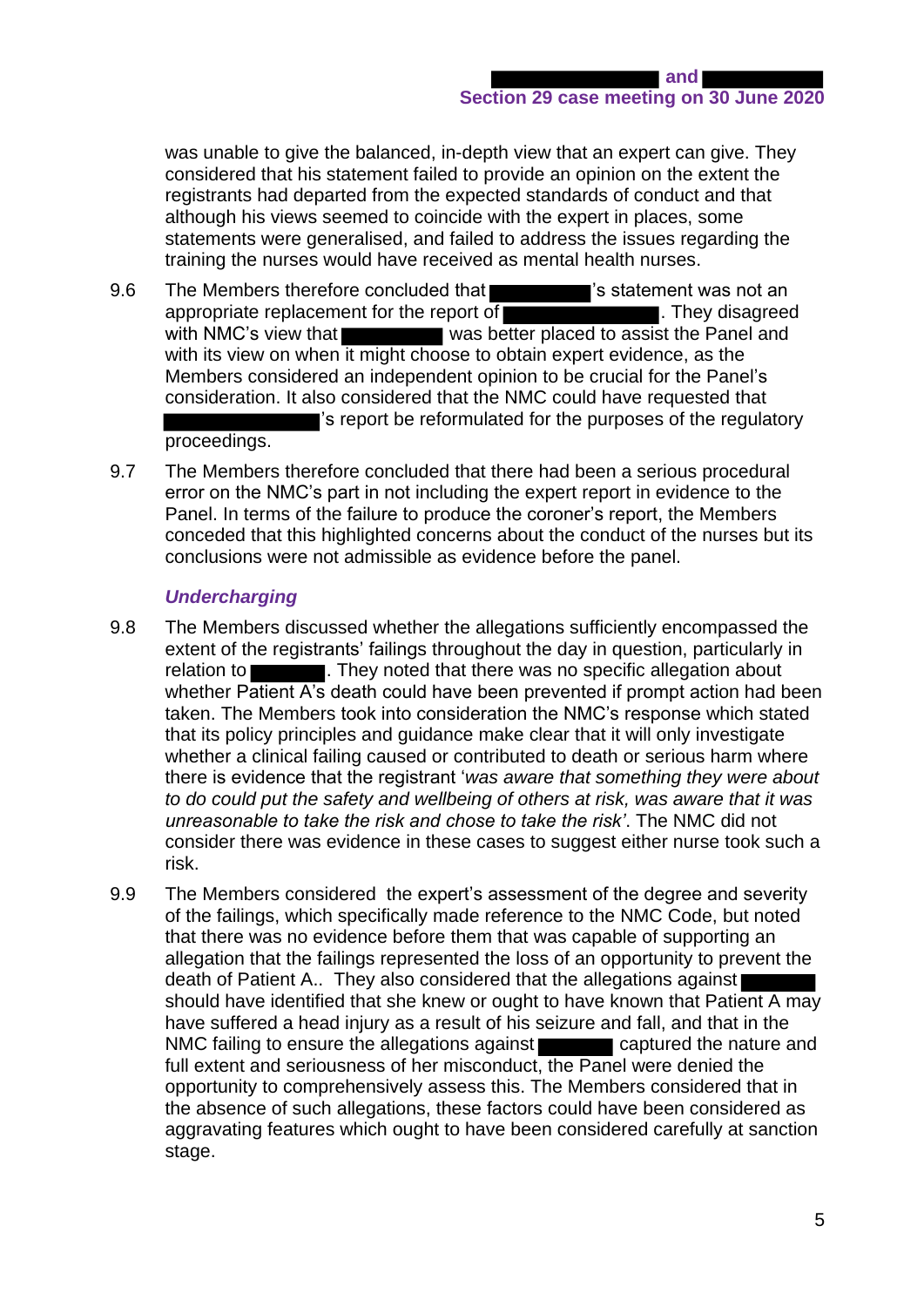# *The Panel's consideration of the nurse's training*

- 9.10 The Members noted that the Panel, in its assessment of the significance of 's failure to escalate symptoms of Patient A's deteriorating condition, appeared to be unclear as to the standard of training applicable to a registered Mental Health Nurse in relation to the significance of blood pressure readings and that the Panel appeared to have made assumptions on this issue. The Members bore in mind the comments of **National Contract Confirmed that** he was familiar with the training provided to mental health nurses, that *these were basic nursing skills that are covered in the first year of University. …*. *these failings were basic and were deemed to be, in my opinion, grossly negligent. At its most basic, this gentleman was left without fluid and food for the entire period that he was left in bed. This is as basic as a nurse's role could get.*
- 9.11 The Members therefore considered that the Panel should have taken steps to ensure that it fully understood the extent of training which these mental health nurses would have received in relation to blood pressure readings.

#### *Substantive Meeting vs hearing*

9.12 The Members queried why the NMC had chosen to hear the cases at a substantive meeting rather than a hearing. They considered that the meeting format, which lacks a case presenter, may have limited the Panel, and that the lack of transcript made it difficult to see how and whether the Panel had properly engaged with all the issues at hand.

#### *Decisions on sanction*

- 9.13 The Members considered whether the sanctions imposed were sufficient for public protection. In relation to , the Members considered that the Panel failed to explain how it weighed the aggravating and mitigating features and failed to properly characterise the seriousness of the misconduct. In 's case, the Members considered the Panel failed to give adequate consideration to the degree to which her serious neglect of Patient A was fundamentally incompatible with registration as a nurse, given her failure to remediate her misconduct and her lack of engagement with the proceedings.
- 9.14 Further, the Members did not consider the Panel had paid due regard to the Sanctions Guidance in considering whether suspension was appropriate for either registrant, notably by failing to place weight on the registrants' total lack of insight by omitting the reference in the sanctions guidance that Panels should be satisfied that insight is evident when choosing suspension. Further, the reference to a lack of repetition did not strike the Members as relevant, since it was not clear that **at least had been practising since the incident.** It was not therefore entirely clear to the Members why the Panel had considered suspensions to be sufficient for upholding public confidence and maintaining the reputation of the profession.
- 9.15 The Members had concerns about the registrants' lack of insight and remediation, and the absence of information about what they had been doing since the incident, in addition to their lack of engagement with the NMC. They considered that these aspects, especially when bearing in mind the NMC's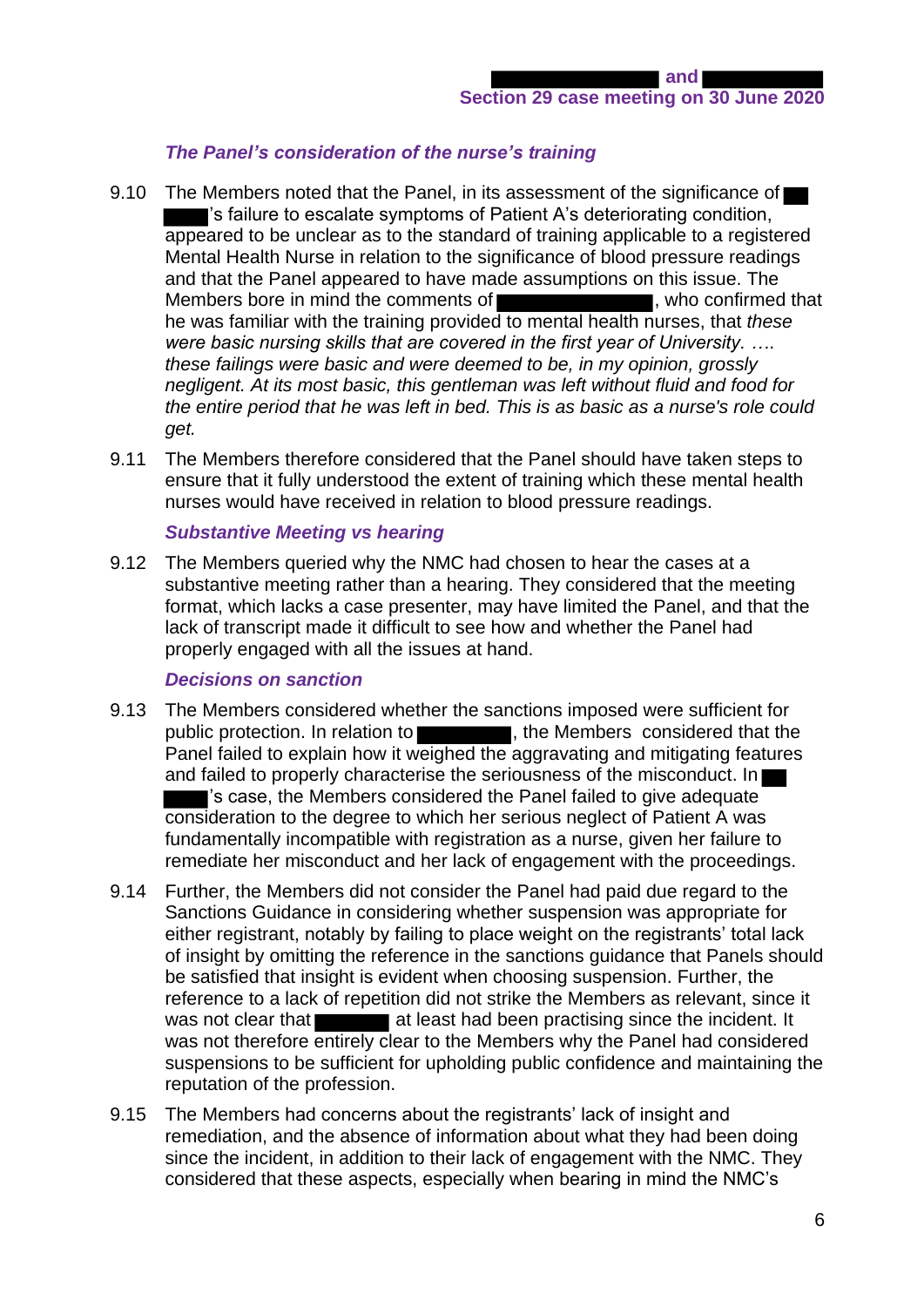sanctions guidance, and the sheer level of the registrants' failings in basic areas of nursing, pointed towards striking off as a reasonable sanction. The Members accepted however, that there was no evidence of harmful deep-seated attitudinal issues in relation to either registrant.

- 9.16 The Members bore in mind that suspension is a serious sanction, which protects the public, although they were concerned at the Panel's lack of explanation for choosing to impose a shorter suspension of three months on 's registration. It appeared to the Members that the language used by the Panel indicated it had treated 's conduct less seriously, potentially because he made early admissions, and due to the inadequate handover he had received, but the Members considered the registrants' conduct were equally poor and that the inadequate information at handover was no mitigation for **Yester Strain**'s failings.
- 9.17 The Members, however, accepted that there were some differences in the cases and that it was not entirely unreasonable for the Panel to have reached a different view on sanction length for each registrant.
- 9.18 Having taken all the above into consideration, the Members concluded that the Panel could have come to a different outcome in relation to **in the same is a set of the set of the Panel** if it had been provided with the expert report of **the set of the set of the set of the set of the set of the set of the set of the set of the set of the set of the set of the set of the set of the set of the set of the set of the s** have led to a longer period of suspension rather than a striking off order. Similarly, the Members considered it unlikely that these considerations would have led to a harsher outcome in  $\blacksquare$  's case.

# **Conclusion on insufficiency for public protection**

9.19 The Members were concerned with the under-prosecution in this case, the Panel's lack of reasoning and the NMCs failure to bring additional allegations against **. Nevertheless, since suspensions were imposed in each case** which will be reviewed, and that the reviewing Panel will expect to see that the registrants have followed the recommendations of the previous Panel before allowing them back to practice, the Members concluded that the decision was not one which no reasonable Panel could have made. In all the circumstances, therefore, it was not insufficient for public protection.

#### **10. Referral to court**

10.1 Having concluded that the Panel's Determination was not insufficient for public protection, the Members were not required to consider whether they should exercise the Authority's power under Section 29 to refer the case to the relevant court.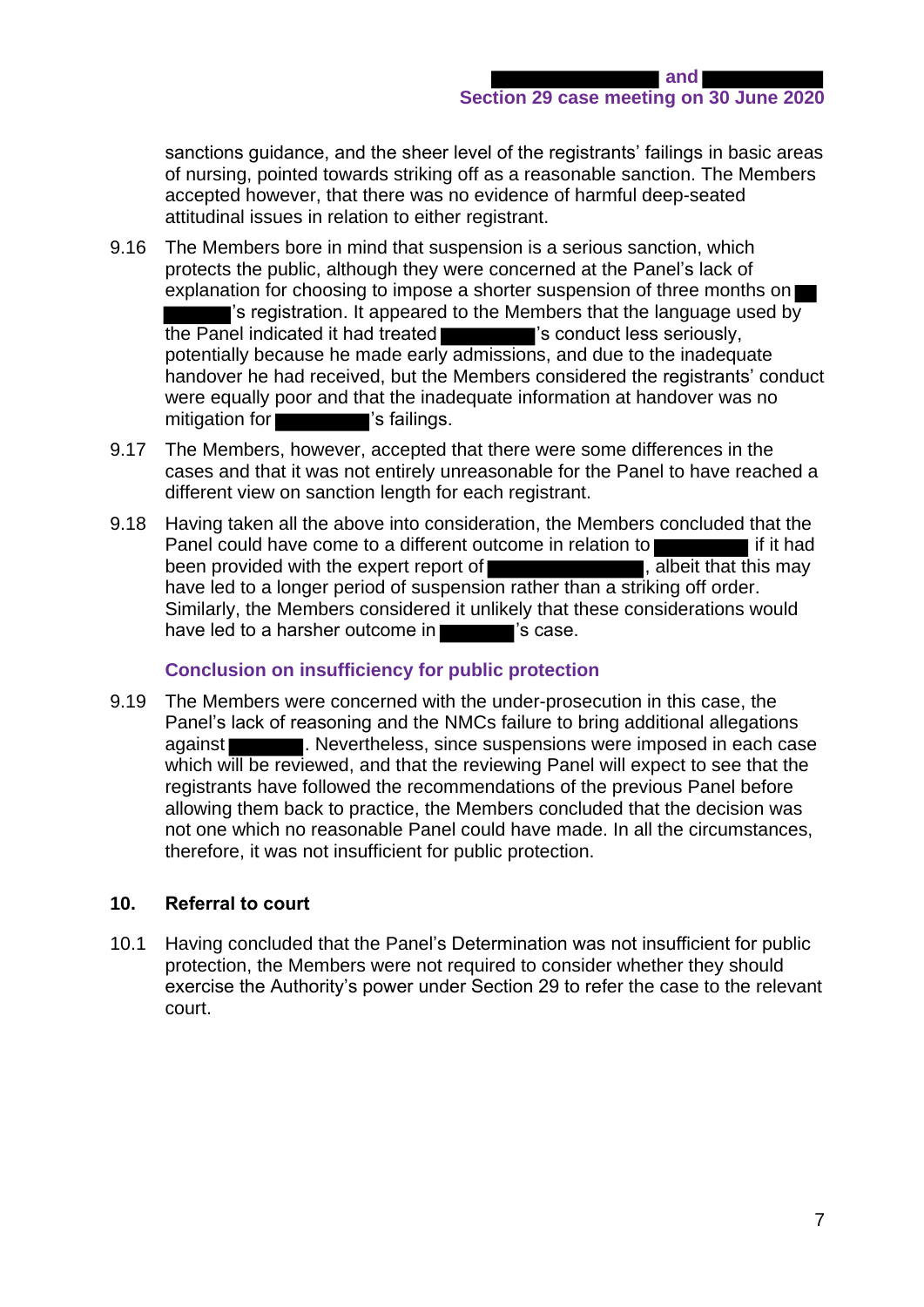# **11. Learning points**

11.1 The Members agreed that the learning points set out at Appendix C should be communicated to the Regulator.

A- Camp

Alan Clamp (Chair) **Dated** 

**10/08/20**